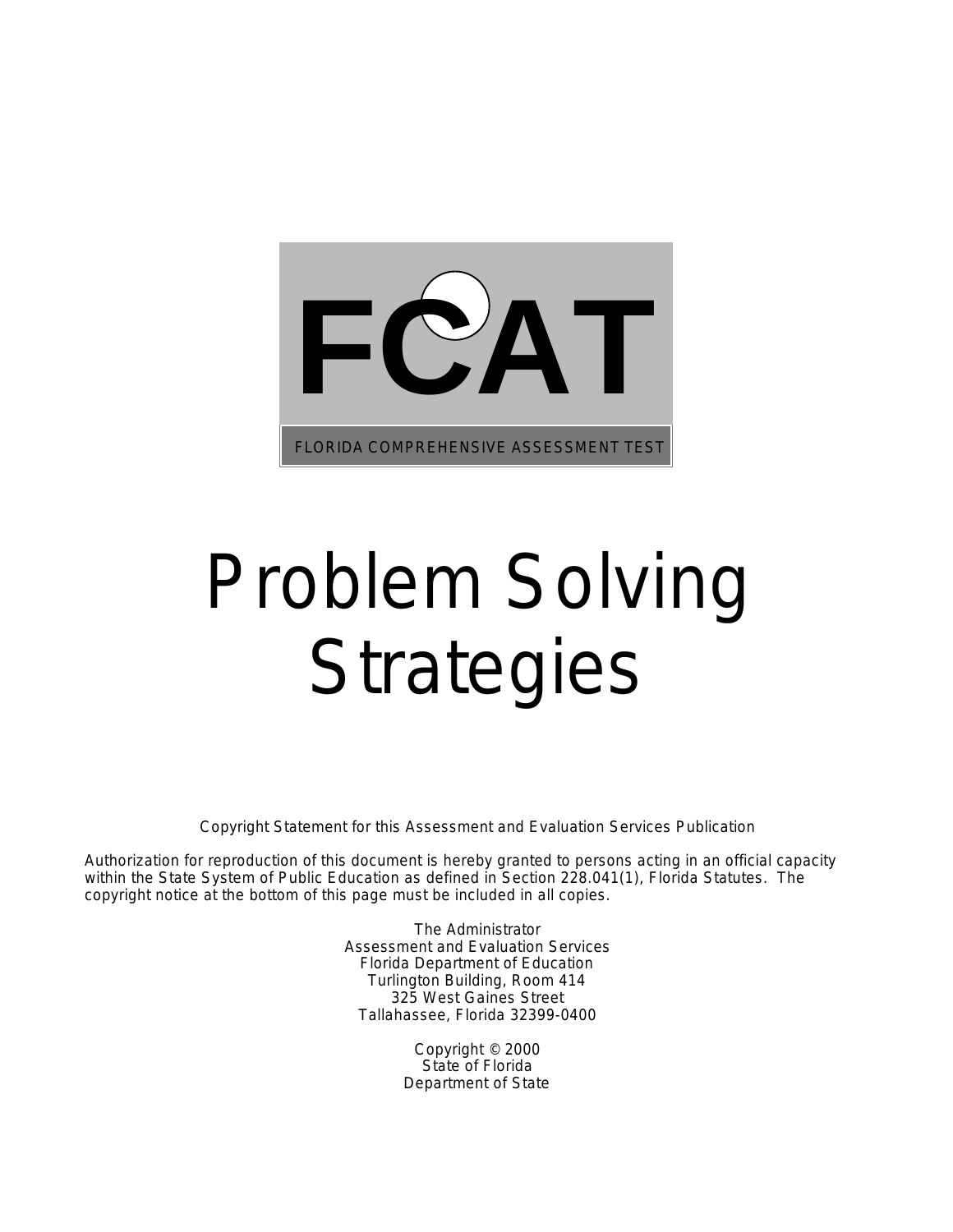### **Problem Solving Strategies**

#### **• Look for a pattern**

Example: *Find the sum of the first 100 even positive numbers.* Solution:

The sum of the first **1** even positive numbers is 2 or  $1(1+1) = 1(2)$ . The sum of the first 2 even positive numbers is  $2 + 4 = 6$  or  $2(2+1) = 2(3)$ . The sum of the first 3 even positive numbers is  $2 + 4 + 6 = 12$  or  $3(3+1) = 3(4)$ . The sum of the first 4 even positive numbers is  $2 + 4 + 6 + 8 = 20$  or  $4(4+1) = 4(5)$ .

Look for a pattern:

The sum of the first 100 even positive numbers is  $2 + 4 + 6 + ... = ?$  or  $100(100+1) =$ **100(**101) or 10,100.

#### **• Make an organized list**

| Example:  | Find the median of the following test scores:          |  |  |
|-----------|--------------------------------------------------------|--|--|
|           | 73, 65, 82, 78, and 93.                                |  |  |
| Solution: | Make a list from smallest to largest:                  |  |  |
|           | 65                                                     |  |  |
|           | 73                                                     |  |  |
|           | Since 78 is the middle number, the median is 78.<br>78 |  |  |
|           | 82                                                     |  |  |
|           | 93                                                     |  |  |
|           |                                                        |  |  |

#### **• Guess and check**

| Example:  | Which of the numbers 4, 5, or 6 is a solution to                                                     |  |  |
|-----------|------------------------------------------------------------------------------------------------------|--|--|
|           | $(n + 3)(n - 2) = 36?$                                                                               |  |  |
| Solution: | Substitute each number for "n" in the equation. Six is the solution<br>since $(6 + 3)(6 - 2) = 36$ . |  |  |

#### **• Make a table**

| Example:<br>Solution: | How many diagonals does a 13-gon have?<br>Make a table:     |                                                                                                                             |  |  |
|-----------------------|-------------------------------------------------------------|-----------------------------------------------------------------------------------------------------------------------------|--|--|
|                       | Number of sides                                             | Number of diagonals                                                                                                         |  |  |
|                       |                                                             |                                                                                                                             |  |  |
|                       | 4                                                           |                                                                                                                             |  |  |
|                       | 5                                                           | 5                                                                                                                           |  |  |
|                       | 6                                                           | 9                                                                                                                           |  |  |
|                       |                                                             | 14                                                                                                                          |  |  |
|                       | 8                                                           | 20                                                                                                                          |  |  |
|                       | Look for a pattern. Hint: If n is the number of sides, then |                                                                                                                             |  |  |
|                       |                                                             | $n(n-3)/2$ is the number of diagonals. Explain in words why this<br>works. A 13-gon would have $13(13-3)/2 = 65$ diagonals. |  |  |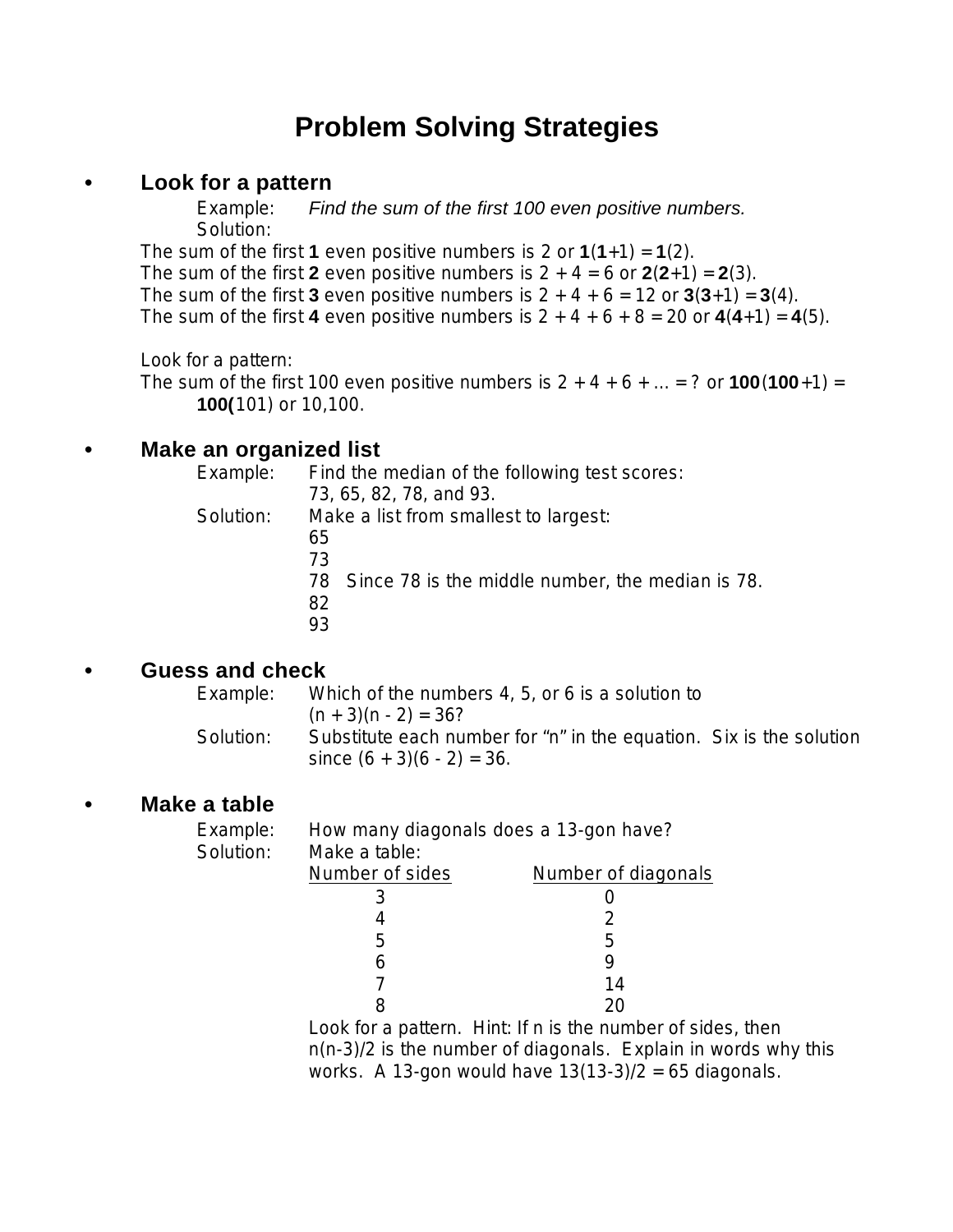#### **• Work backwards**

Example: Fortune Problem: a man died and left the following instructions for his fortune, half to his wife; 1/7 of what was left went to his son; 2/3 of what was left went to his butler; the man's pet pig got the remaining \$2000. How much money did the man leave behind altogether? Solution: The pig received \$2000. 1/3 of  $? = $2000$  $? = $6000$ 

 $6/7$  of ? = \$6000  $? = $7000$  $1/2$  of ? = \$7000  $? = $14,000$ 

#### **• Use logical reasoning**

- Example: At the Keep in Shape Club, 35 people swim, 24 play tennis, and 27 jog. Of these people, 12 swim and play tennis, 19 play tennis and jog, and 13 jog and swim. Nine people do all three activities. How many members are there altogether?
- Solution: Hint: Draw a Venn Diagram with 3 intersecting circles.



#### **• Draw a diagram**

Example: Fortune Problem: a man died and left the following instructions for his fortune, half to his wife; 1/7 of what was left went to his son; 2/3 of what was left went to his butler; the man's pet pig got the remaining \$2000. How much money did the man leave behind altogether?

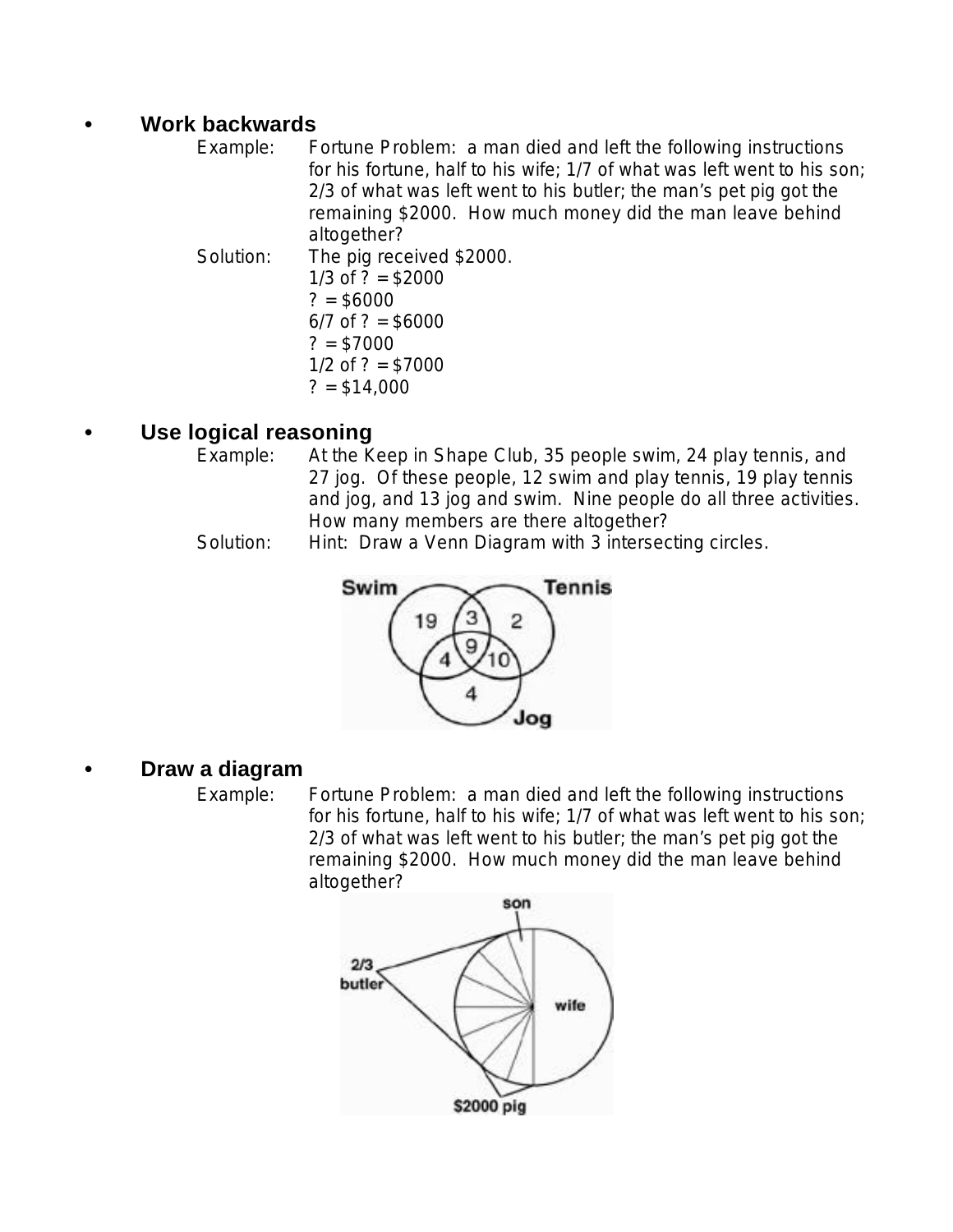#### **• Solve a simpler problem**

- Example: In a delicatessen, it costs \$2.49 for a half pound of sliced roast beef. The person behind the counter slices 0.53 pound. What should it cost?
- Solution: Try a simpler problem. How much would you pay if a half pound of sliced roast beef costs \$2 and the person slices 3 pounds? If a half pound costs \$2, then one pound would cost 2 x \$2 or \$4. Multiply by the number of pounds needed to get the total:  $3 \times $4 = 12$ . Now try the original problem: If a half pound costs \$2.49, then one pound would cost 2 x \$2.49 or \$4.98. Multiply by the number of pounds needed to get the total:  $.53 \times $4.98 = $2.6394$  or \$2.64.

#### **• Read the problem carefully**

Know the meaning of all words and symbols in the problem.

- Example: List the ten smallest positive composite numbers.
- Solution: Since positive means greater than 0 and a composite number is a number with more than two whole number factors, the solution is 4, 6, 8, 9, 10, 12, 14, 15, 16, 18. For example, 4 has three factors, 1, 2, and 4.

Sort out information that is not needed.

- Example: Last year the Williams family joined a reading club. Mrs. Williams read 20 books. Their son Jed read 12 books. Their daughter Josie read 14 books and their daughter Julie read 7 books. How many books did the children of Mr. and Mrs. Williams read altogether?
- Solution: You do not need to know how many books Mrs. Williams has read since the question is focusing on the children.

Determine if there is enough information to solve the problem.

Example: How many children do the Williams have?

Solution: There is not enough information to solve the problem. You do not know if Josie, Julie, and Jed are the only children.

#### **• Create problem solving journals**

Students record written responses to open-ended items such as those tested on FCAT in mathematics. Student identifies problem solving strategies.